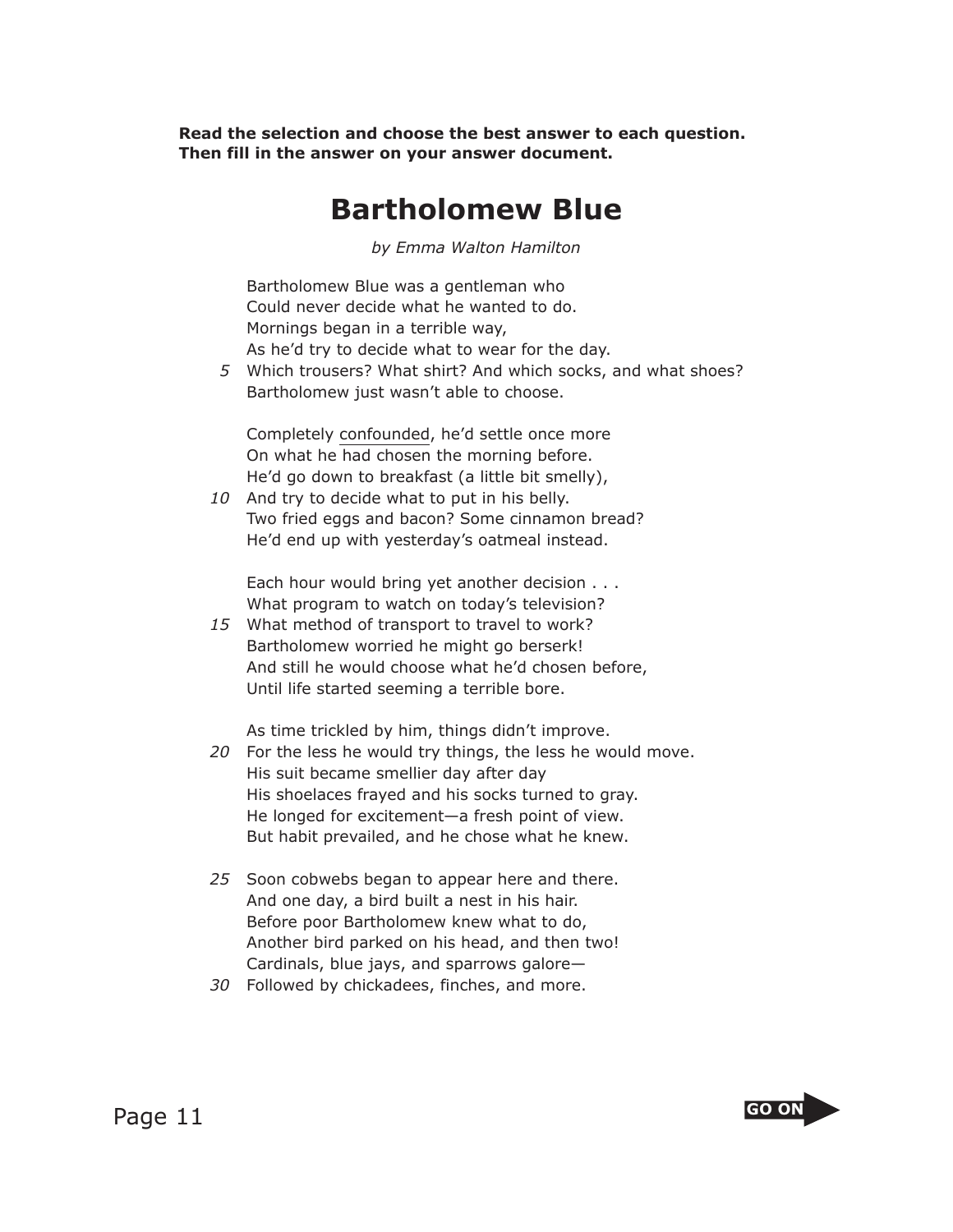Bartholomew stood there, stuck fast in his boots, And before very long, he began to grow roots. Then—just as the birds on his head had assumed, He sprouted with branches and leaves, and he *bloomed*!

*35* Bartholomew Blue is a tree to this day . . . But at least now he gives off a fragrant bouquet.

From JULIE ANDREWS' COLLECTION OF POEMS, SONGS, AND LULLABIES by Julie Andrews, Emma Walton Hamilton, Jim McMullan. Text copyright © 2009 by Wellspring LLC. By permission of Little, Brown and Company.

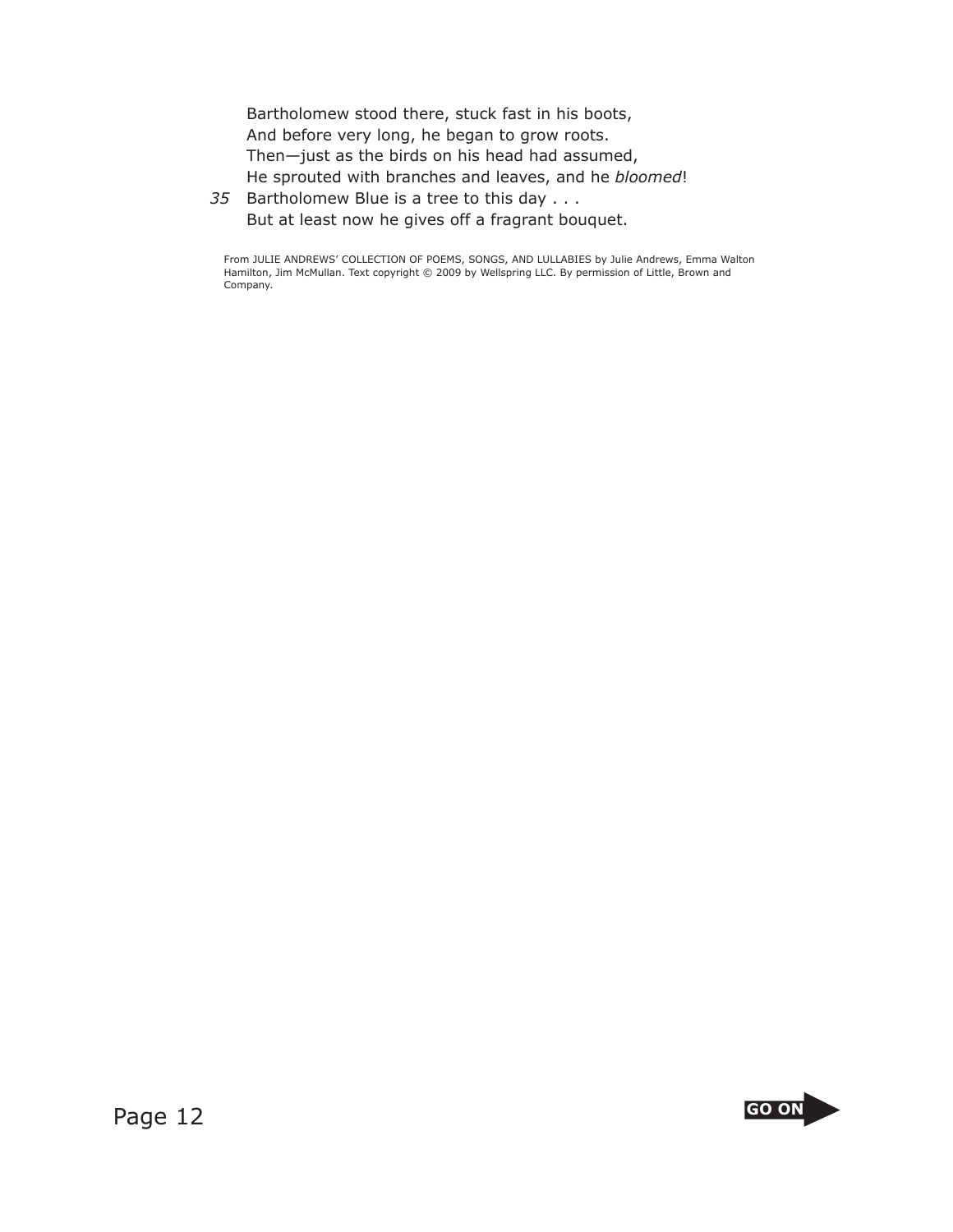- **11** Which of these lines from the poem helps the reader know what the word confounded means in line 7?
	- **A** Bartholomew just wasn't able to choose.
	- **B** He'd go down to breakfast (a little bit smelly),
	- **C** He'd end up with yesterday's oatmeal instead.
	- **D** Each hour would bring yet another decision . . .

12 Read these lines from the poem.

His suit became smellier day after day His shoelaces frayed and his socks turned to gray.

The imagery used in these lines allows the reader to know that —

- **F** Bartholomew's routine has been repeated for a long time
- **G** Bartholomew does not realize his clothes are getting old
- **H** Bartholomew's clothes have been damaged by birds
- **J** Bartholomew works in a dirty environment

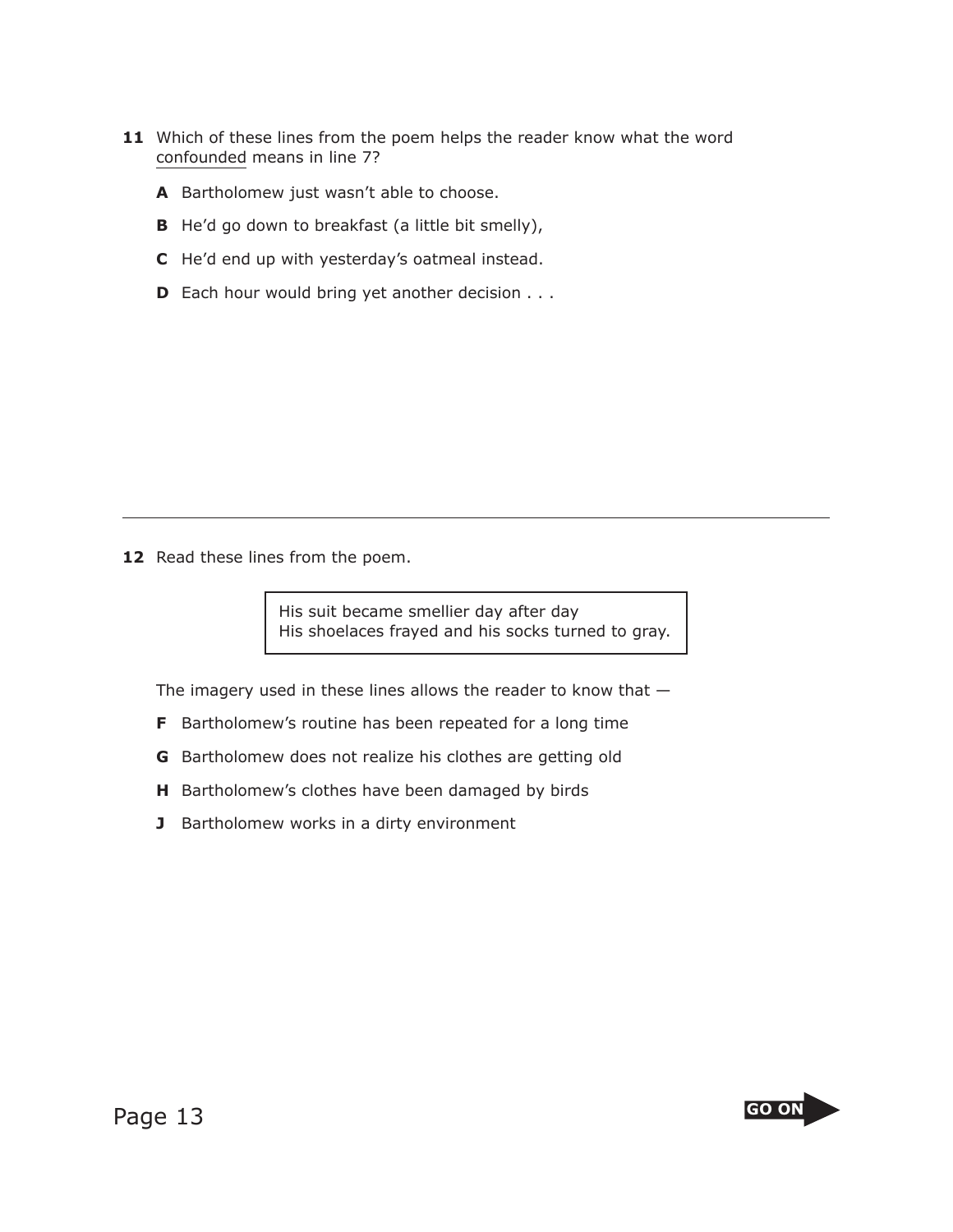- **13** What idea does the poet convey through the description of Bartholomew in lines 25 through 30?
	- **A** That he has grown very large
	- **B** That he has become very inactive
	- **C** That he has learned to solve his problem
	- **D** That he has found other ways to entertain himself

14 Read this line from the first stanza.

Which trousers? What shirt? And which socks, and what shoes?

The repetition in this line emphasizes the idea that Bartholomew —

- **F** follows a routine for selecting different outfits in the morning
- **G** has difficulty finding outfits that match
- **H** believes that he has too many choices to make
- **J** thinks that getting ready in the morning requires too much time